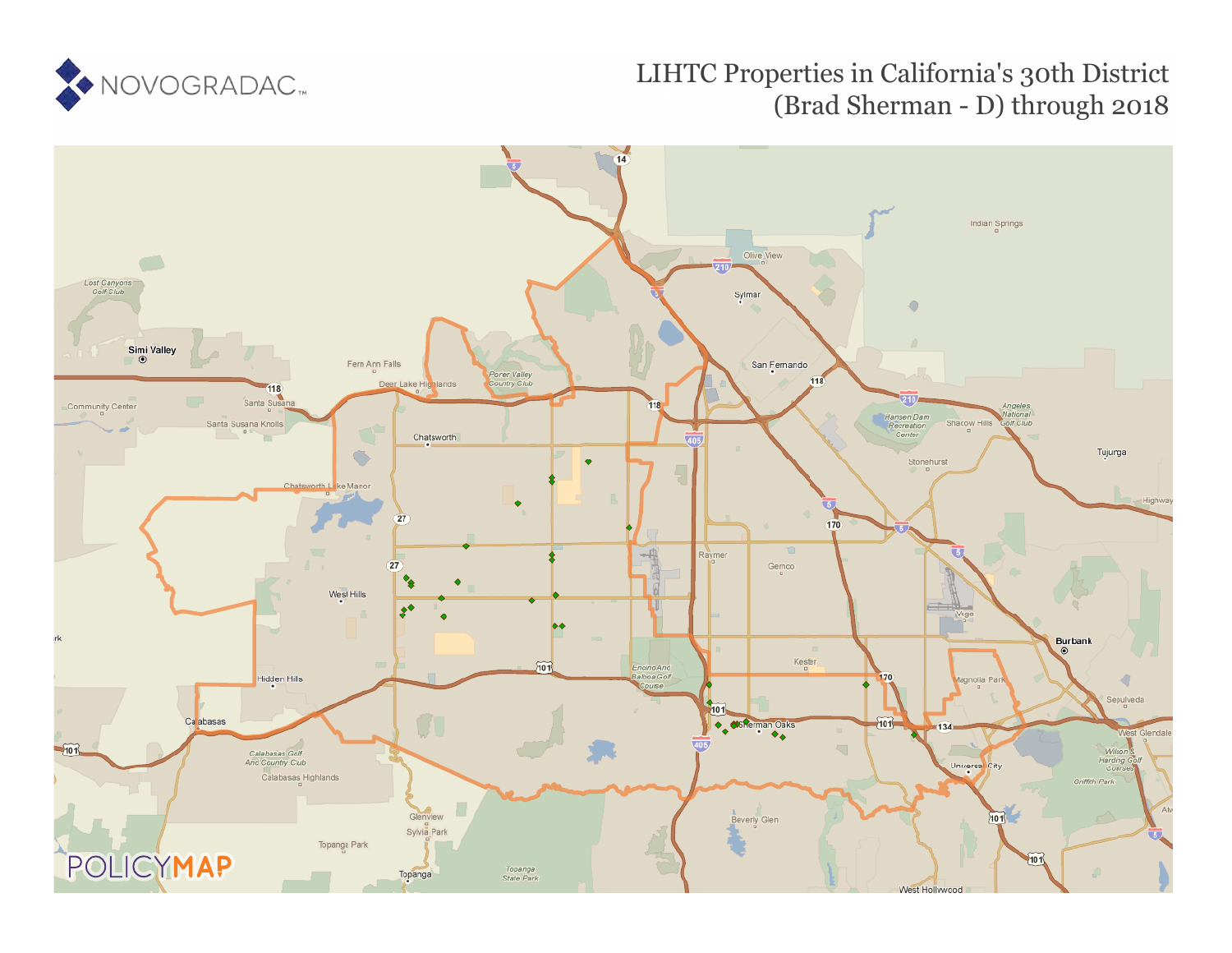## LIHTC Properties in California's 30th District Through 2018

| <b>Project Name</b>                                             | <b>Address</b>                          | <b>City</b>                     | <b>State</b> | <b>Zip Code</b> | Nonprofit<br><b>Sponsor</b> | <b>Allocation</b><br>Year | Annual<br><b>Allocated</b><br>Amount | in Service | <b>Year Placed Construction</b><br><b>Type</b> | <b>Total</b><br><b>Units</b> | Low<br><b>Income</b><br><b>Units</b> | <b>Rent or</b><br>Income<br><b>Ceiling</b> | <b>Credit</b><br><b>Percentag Exempt</b><br>$\bullet$ | Tax-<br><b>Bond</b> | <b>HUD Multi-</b><br><b>Family</b><br><b>Financing/Rent</b><br>al Assistance |
|-----------------------------------------------------------------|-----------------------------------------|---------------------------------|--------------|-----------------|-----------------------------|---------------------------|--------------------------------------|------------|------------------------------------------------|------------------------------|--------------------------------------|--------------------------------------------|-------------------------------------------------------|---------------------|------------------------------------------------------------------------------|
| <b>CASA MADRID</b>                                              | 20721<br><b>VANOWEN ST</b>              | <b>CANOGA PARK</b>              | CA           | 91306           | Yes                         | 1998                      | \$117,122                            | 1999       | Acquisition and<br>Rehab                       | 28                           | 28                                   | 60% AMGI                                   | 70%<br>present<br>value                               | No                  |                                                                              |
| EL CORAZON APTS                                                 | AVE                                     | $7006$ ALABAMA $\,$ CANOGA PARK | CA           | 91303           | $\mathbf {No}$              | 1998                      | \$74,960                             | 1999       | New Construction                               | 12                           | 11                                   | 60% AMGI                                   | 30%<br>present<br>value                               | Yes                 |                                                                              |
| <b>VALLEY VILLAGE</b><br><b>APTS</b>                            | 12111<br><b>CHANDLER</b><br><b>BLVD</b> | VALLEY VILLAGE CA               |              | 91607           | $\mathbf{No}$               | 1993                      | \$1,172,800                          | 1995       | <b>New Construction</b>                        | 188                          | 188                                  | 50% AMGI                                   | 70%<br>present<br>value                               | No                  |                                                                              |
| <b>ALABAMA COURT</b>                                            | AVE                                     | 7440 ALABAMA $\,$ CANOGA PARK   | <b>CA</b>    | 91303           | No                          | 1995                      | \$367,104                            | 1996       | Acquisition and<br>Rehab                       | 42                           | 42                                   | 60% AMGI                                   | 70%<br>present<br>value                               | No                  |                                                                              |
| <b>ASHWOOD COURT</b>                                            | 19201                                   | NORDHOFF ST NORTHRIDGE          | CA           | 91324           | $\mathbf{No}$               | 1995                      | \$764,322                            | 1996       | <b>New Construction</b>                        | 72                           | 72                                   | 60% AMGI                                   | 70%<br>present<br>value                               | No                  |                                                                              |
| <b>CASA DE CANOGA</b><br><b>APTS</b>                            | 20717<br><b>VANOWEN ST</b>              | <b>CANOGA PARK</b>              | CA           | 91306           | Yes                         | 1999                      | \$591,774                            | 2001       | Acquisition and<br>Rehab                       | 102                          | 101                                  | 60% AMGI                                   | 70%<br>present<br>value                               | No                  |                                                                              |
| <b>NOBLE SENIOR</b><br><b>HOUSING</b>                           | 15100                                   | MOORPARK ST SHERMAN OAKS CA     |              | 91403           | Yes                         | 1999                      | \$734,848                            | 2001       | <b>New Construction</b>                        | 85                           | 84                                   | 60% AMGI                                   | 70%<br>present<br>value                               | $\mathbf{No}$       |                                                                              |
| SOPHIA RIDGE APTS                                               | 9601 RESEDA<br><b>BLVD</b>              | <b>NORTHRIDGE</b>               | CA           | 91324           | No                          | 1997                      | \$82,095                             | 1996       | <b>New Construction</b>                        | 112                          | 45                                   | 60% AMGI                                   | 30 %<br>present<br>value                              | Yes                 |                                                                              |
| WOODBRIDGE PARK 11220<br><b>APTS</b>                            | MOORPARK ST HOLLYWOOD                   | <b>NORTH</b>                    | CA           | 91602           | $\mathbf{No}$               | 1997                      | \$17,392                             | 1996       | Acquisition and<br>Rehab                       | 77                           | 31                                   | 60% AMGI                                   | 30%<br>present<br>value                               | Yes                 |                                                                              |
| 4334-4346 MATILIJA 4334 MATILIJA SHERMAN OAKS CA<br><b>APTS</b> | $\operatorname{\mathbf{AVE}}$           |                                 |              | 91423           | $\mathbf{No}$               | 1997                      | \$32,224                             | 1996       | Acquisition and<br>Rehab                       | 54                           | $11\,$                               | 50% AMGI                                   | 30 %<br>present<br>value                              | Yes                 |                                                                              |
| <b>WILLIS APTS</b>                                              | 4553 WILLIS<br>AVE                      | SHERMAN OAKS CA                 |              | 91403           | No                          | 1997                      | \$19,882                             | 1996       | Acquisition and<br>Rehab                       | $21\,$                       | $10\,$                               | 60% AMGI                                   | 30%<br>present<br>value                               | Yes                 |                                                                              |
| <b>WILLIS APTS</b>                                              | 4573 WILLIS<br>AVE                      | SHERMAN OAKS CA                 |              | 91403           | No                          | 1997                      | \$16,032                             | 1996       | Acquisition and<br>Rehab                       | 23                           | $\sqrt{5}$                           | 50% AMGI                                   | 30%<br>present<br>value                               | Yes                 |                                                                              |
| <b>NATICK APTS</b>                                              | 4701 NATICK<br><b>AVE</b>               | SHERMAN OAKS CA                 |              | 91403           | No                          | 1997                      | \$63,018                             | 1996       | Acquisition and<br>Rehab                       | 121                          | 25                                   | 50% AMGI                                   | 30 %<br>present<br>value                              | Yes                 |                                                                              |

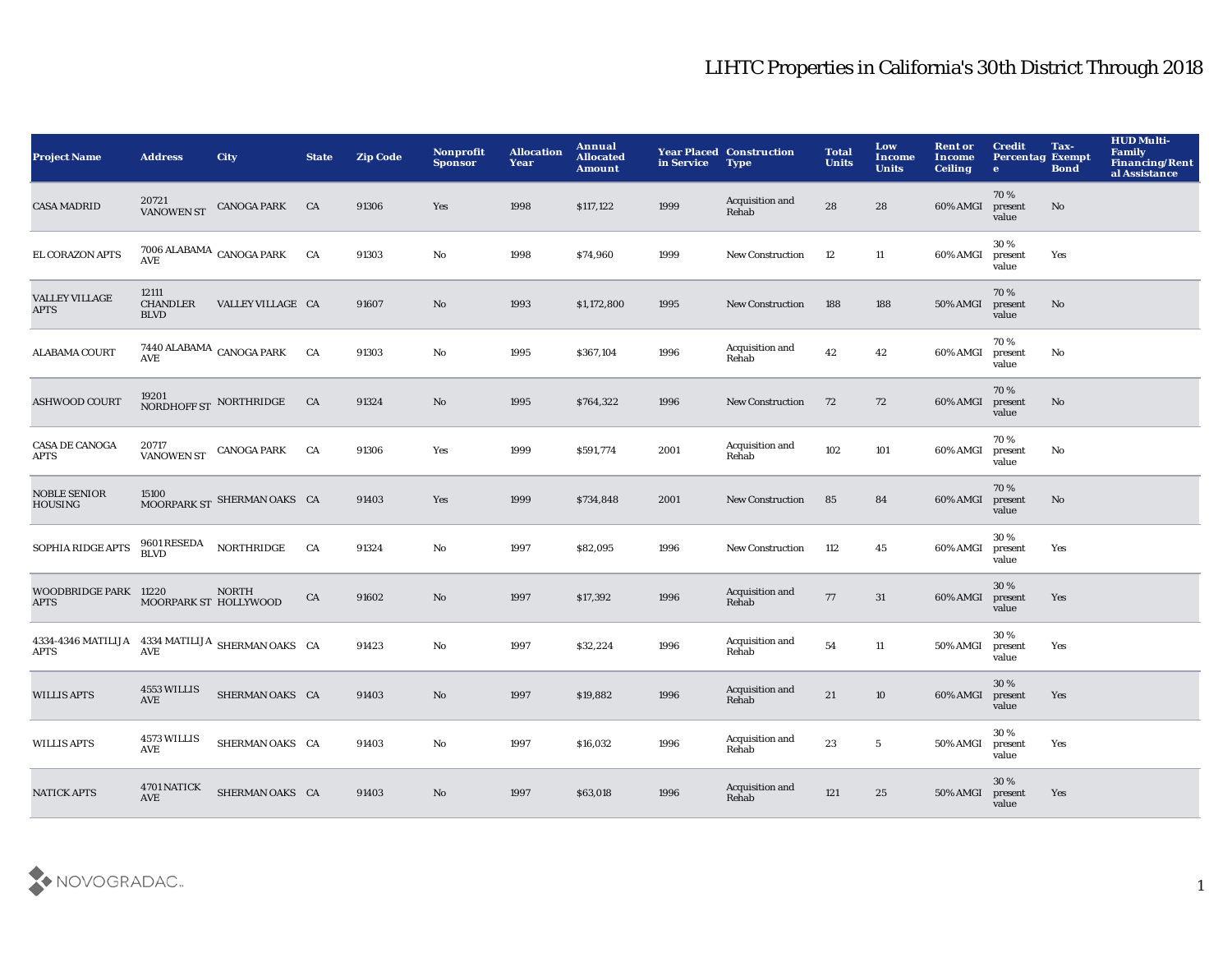## LIHTC Properties in California's 30th District Through 2018

| <b>Project Name</b>                                | <b>Address</b>                                                                | <b>City</b>                   | <b>State</b> | <b>Zip Code</b> | <b>Nonprofit</b><br><b>Sponsor</b> | <b>Allocation</b><br>Year | Annual<br><b>Allocated</b><br><b>Amount</b> | in Service | <b>Year Placed Construction</b><br><b>Type</b> | <b>Total</b><br><b>Units</b> | Low<br><b>Income</b><br><b>Units</b> | <b>Rent or</b><br><b>Income</b><br><b>Ceiling</b> | <b>Credit</b><br><b>Percentag Exempt</b><br>$\bullet$ | Tax-<br><b>Bond</b> | <b>HUD Multi-</b><br><b>Family</b><br><b>Financing/Rent</b><br>al Assistance |
|----------------------------------------------------|-------------------------------------------------------------------------------|-------------------------------|--------------|-----------------|------------------------------------|---------------------------|---------------------------------------------|------------|------------------------------------------------|------------------------------|--------------------------------------|---------------------------------------------------|-------------------------------------------------------|---------------------|------------------------------------------------------------------------------|
| <b>NEW YORKER APTS</b>                             | 13951                                                                         | MOORPARK ST SHERMAN OAKS CA   |              | 91423           | No                                 | 1997                      | \$13,908                                    | 1996       | Acquisition and<br>Rehab                       | 34                           | 8                                    | 60% AMGI                                          | 30 %<br>present<br>value                              | Yes                 |                                                                              |
| VISTA DEL MONTE<br><b>APTS</b>                     | <b>4621 VISTA</b><br><b>DEL MONTE</b><br>AVE                                  | SHERMAN OAKS CA               |              | 91403           | $\mathbf{No}$                      | 1997                      | \$13,791                                    | 1996       | Acquisition and<br>Rehab                       | 24                           | $6\phantom{.}6$                      | 50% AMGI                                          | 30%<br>present<br>value                               | Yes                 |                                                                              |
| <b>WHITE OAK-LASSEN</b><br><b>APTS</b>             | 9907 WHITE<br><b>OAK AVE</b>                                                  | <b>NORTHRIDGE</b>             | CA           | 91325           | $\mathbf{No}$                      | 1994                      | \$695,053                                   | 1996       | <b>New Construction</b>                        | 80                           | 80                                   | 60% AMGI                                          | 70 %<br>present<br>value                              | No                  |                                                                              |
| 14955 DICKENS CT<br><b>EAST</b>                    | <b>ST</b>                                                                     | 14955 DICKENS SHERMAN OAKS CA |              | 91403           | $\mathbf{N}\mathbf{o}$             | 1997                      | \$11,119                                    | 1997       | Acquisition and<br>Rehab                       | 18                           | $\boldsymbol{4}$                     | <b>50% AMGI</b>                                   | 30%<br>present<br>value                               | Yes                 |                                                                              |
| <b>ROSCOE APTS</b>                                 | $20234$ ROSCOE WINNETKA BLVD                                                  |                               | CA           | 91306           | $\mathbf {No}$                     | 1995                      | \$123,286                                   | 1997       | Acquisition and<br>Rehab                       | 25                           | $\bf 24$                             | 60% AMGI                                          | 70%<br>present<br>value                               | No                  |                                                                              |
| BALBOA PLACE APTS 16915 NAPA ST NORTHRIDGE         |                                                                               |                               | CA           | 91343           | No                                 | 1997                      | \$48,161                                    | 1997       | Acquisition and<br>Rehab                       | 151                          | 31                                   | 50% AMGI                                          | 30%<br>present<br>value                               | Yes                 |                                                                              |
| <b>KITTRIDGE PARK</b><br>VILLA                     | 18303<br><b>KITTRIDGE ST</b>                                                  | <b>RESEDA</b>                 | CA           | 91335           | No                                 | 1996                      | \$71,791                                    | 1997       | Acquisition and<br>Rehab                       | 39                           | 39                                   | 60% AMGI                                          | 30%<br>present<br>value                               | Yes                 |                                                                              |
| <b>NOBLE PINES APTS</b>                            | ${\begin{array}{cc} {\bf 21611\;SATICOY} \ {\bf ST} \end{array}}$ CANOGA PARK |                               | CA           | 91304           | $\mathbf{No}$                      | 1995                      | \$786,250                                   | 1997       | <b>New Construction</b>                        | 68                           | 67                                   | 60% AMGI                                          | 70%<br>present<br>value                               | No                  |                                                                              |
| <b>RESEDA VILLAGE</b>                              | 7939 RESEDA<br><b>BLVD</b>                                                    | <b>RESEDA</b>                 | CA           | 91335           | $\mathbf {No}$                     | 1995                      | \$327,928                                   | 1997       | Acquisition and<br>Rehab                       | 42                           | 42                                   | 60% AMGI                                          | 70%<br>present<br>value                               | No                  |                                                                              |
| <b>SHERMAN OAKS</b><br><b>GARDENS &amp; VILLAS</b> | 5415<br><b>SEPULVEDA</b><br><b>BLVD</b>                                       | SHERMAN OAKS CA               |              | 91411           | $\rm\thinspace No$                 | 1998                      | \$53,400                                    | 1997       | Acquisition and<br>Rehab                       | 76                           | 31                                   | 60% AMGI                                          | 30%<br>present<br>value                               | Yes                 |                                                                              |
| <b>VINTAGE CROSSING</b><br><b>SENIOR APTS</b>      | 6830 JORDAN CANOGA PARK<br>AVE                                                |                               | CA           | 91303           | No                                 | 2000                      | \$1,416,343                                 | 2002       | New Construction                               | 161                          | 128                                  | 60% AMGI                                          | 70%<br>present<br>value                               | No                  |                                                                              |
| PARK RIDGE APTS                                    | 9555 RESEDA<br><b>BLVD</b>                                                    | NORTHRIDGE                    | CA           | 91324           | $\mathbf{N}\mathbf{o}$             | 1997                      | \$246,373                                   | 1998       | <b>New Construction</b>                        | 158                          | 64                                   | 60% AMGI                                          | 30%<br>present<br>value                               | Yes                 |                                                                              |
| <b>HART VILLAGE</b>                                | 6941<br><b>H AVE</b>                                                          | OWENSMOUT CANOGA PARK         | CA           | 91303           | Yes                                | 2005                      | \$1,106,574                                 | 2007       | <b>New Construction</b>                        | 47                           | 46                                   | 60% AMGI                                          | 70%<br>present<br>value                               | No                  |                                                                              |